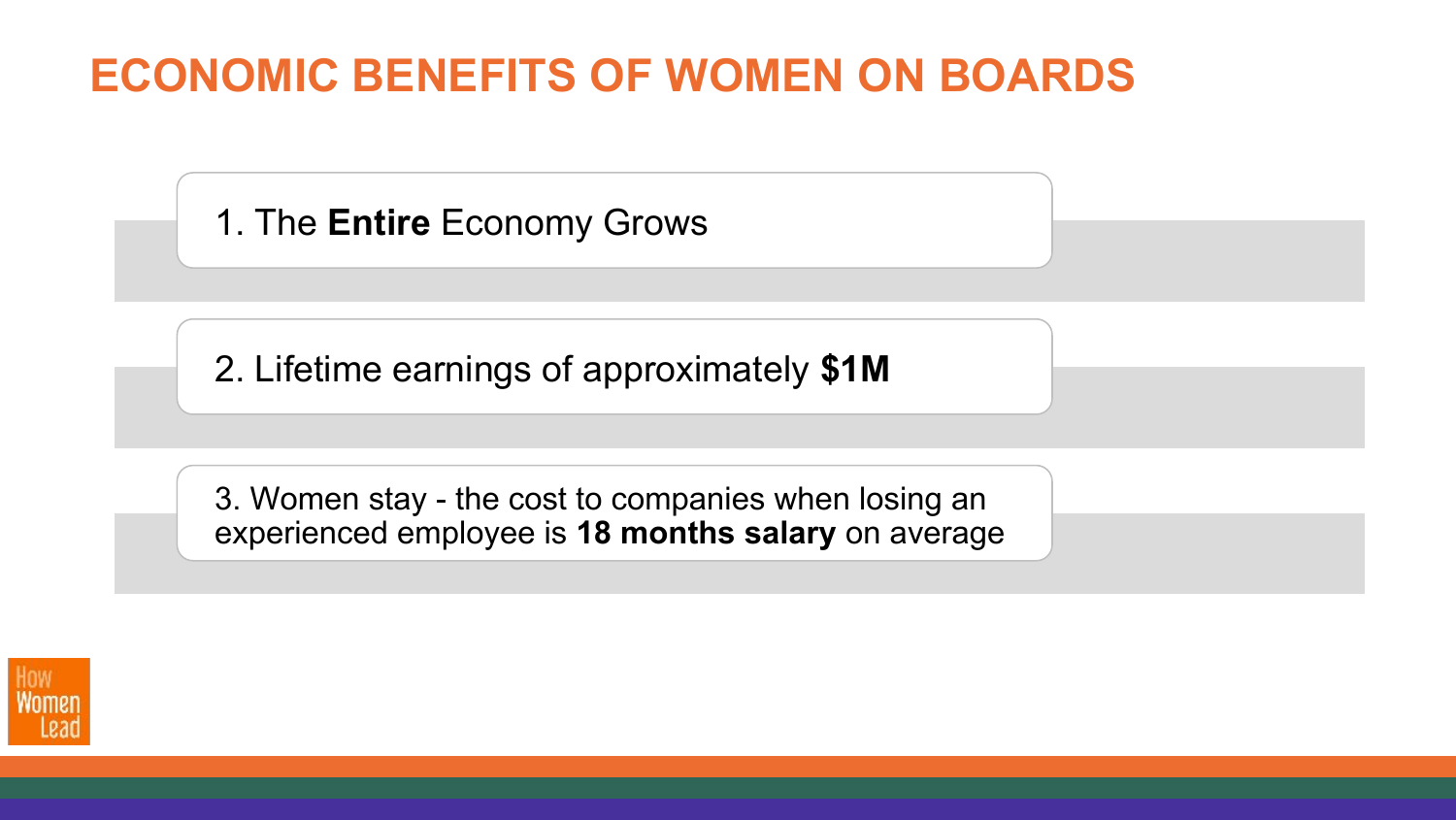# **A NEW CULTURE**

Be fierce advocates for each other **1** Say yes to helping and connecting each other **2** Be unabashedly visible. Build your LinkedIn. Build your thought leadership. Network as part of your work day. **4** Reinforce her voice **3**

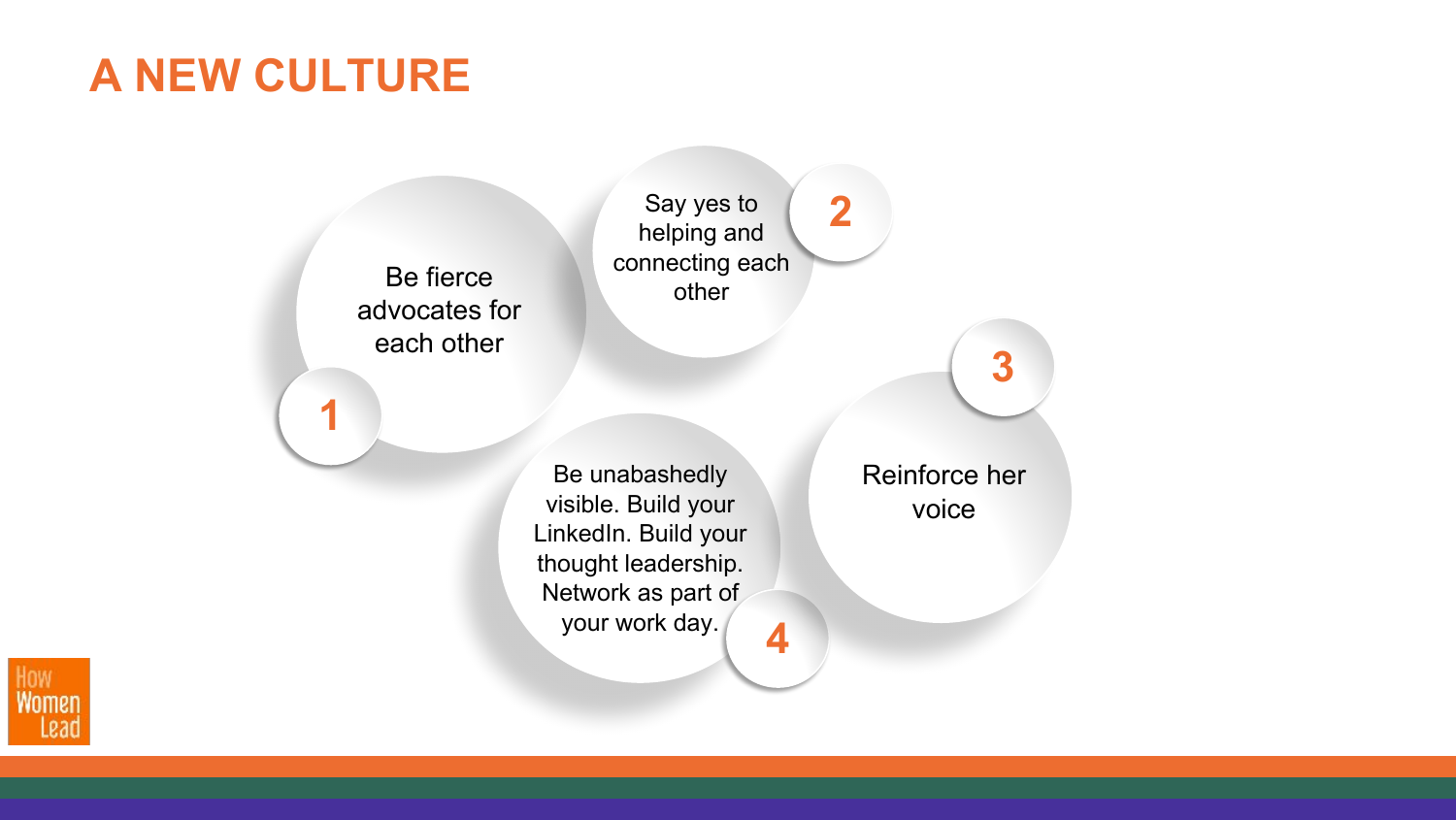### **WE HAVE REACHED A TIPPING POINT**

**We can help you with your search**

**Your visibility is essential**

**Relationships are everything**

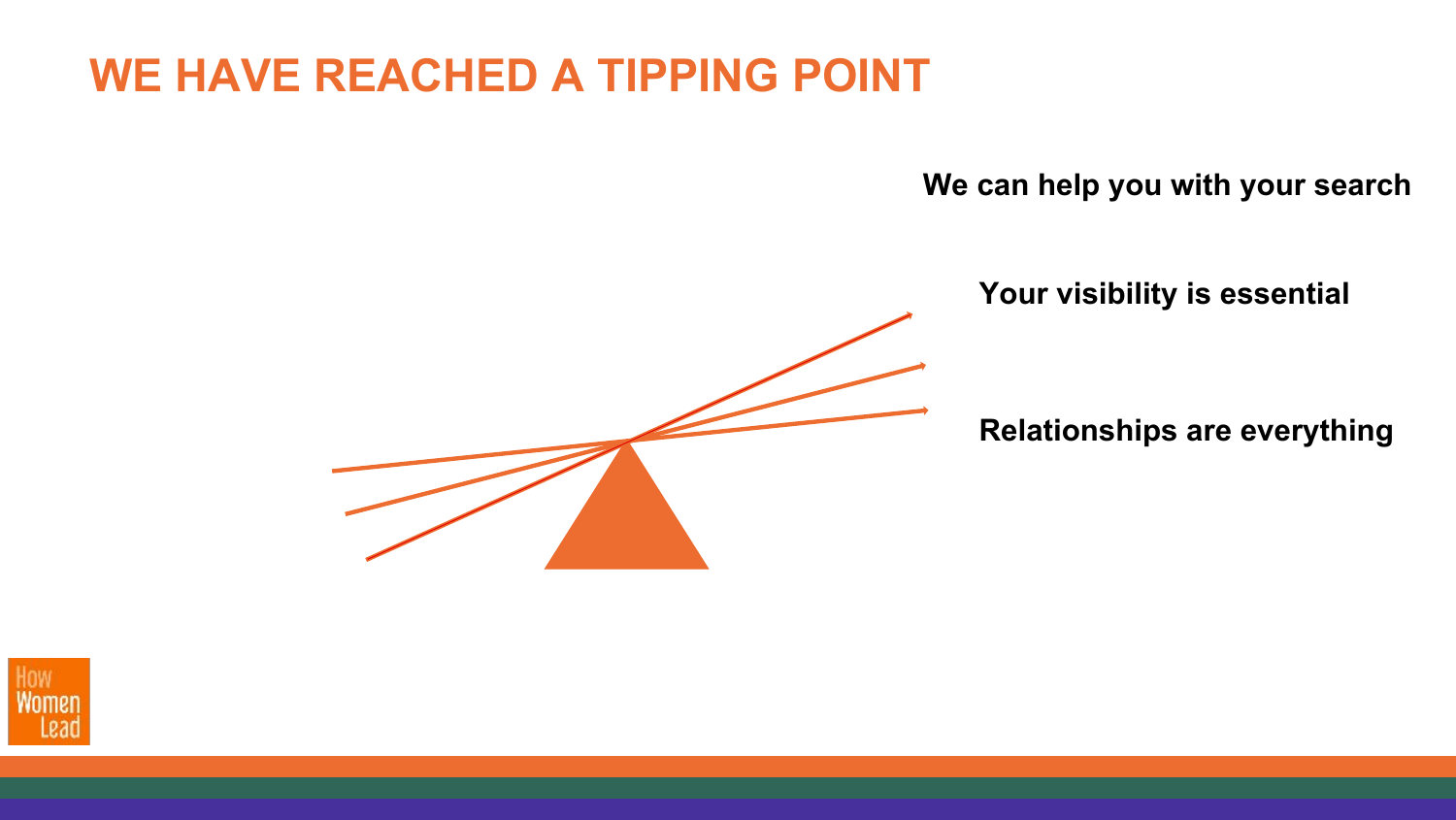### **OUR PATHWAY TO GET YOU ON BOARD**



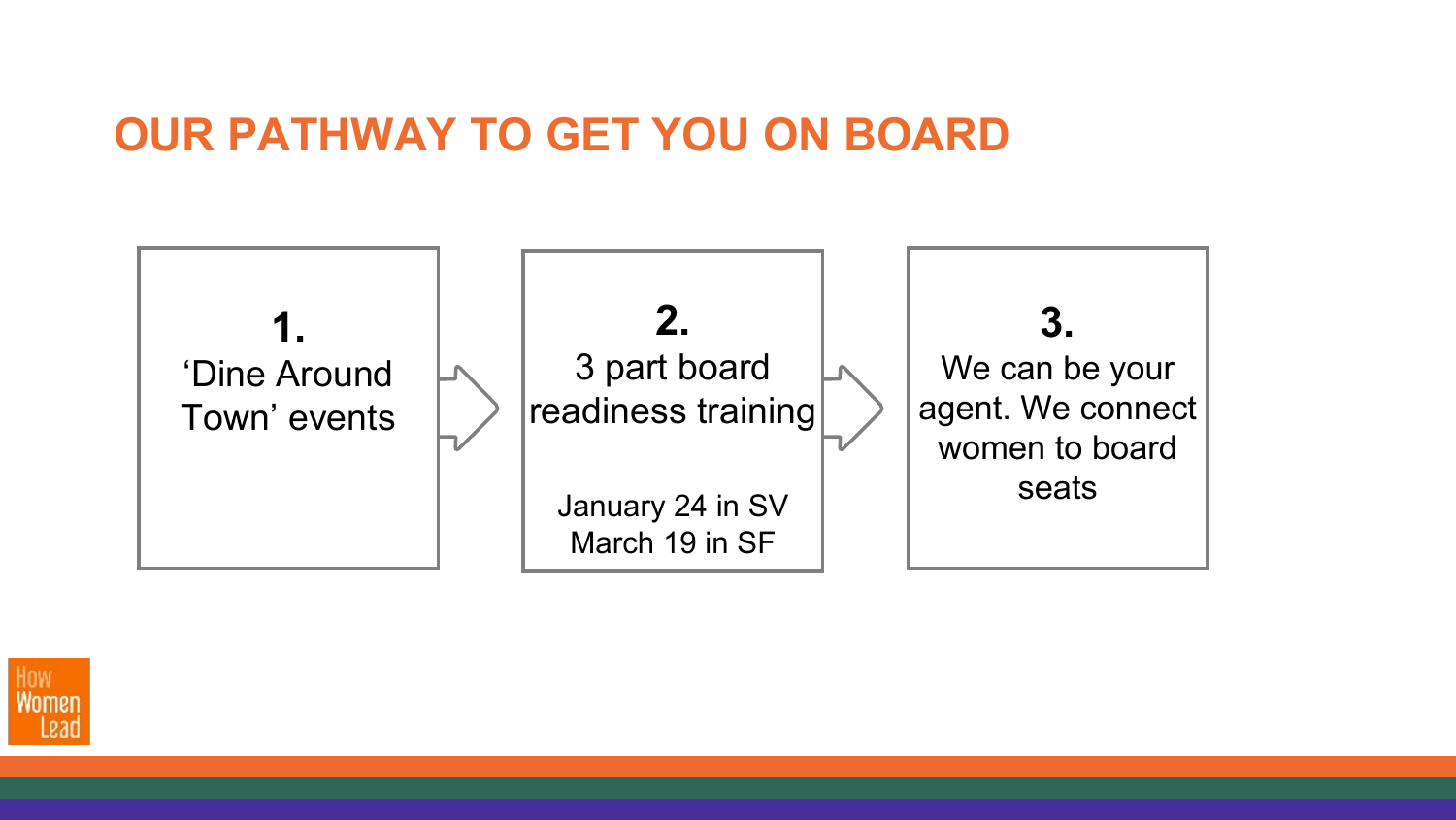# **WHY THERE IS A TIPPING POINT AND WHY I AM SO HOPEFUL**



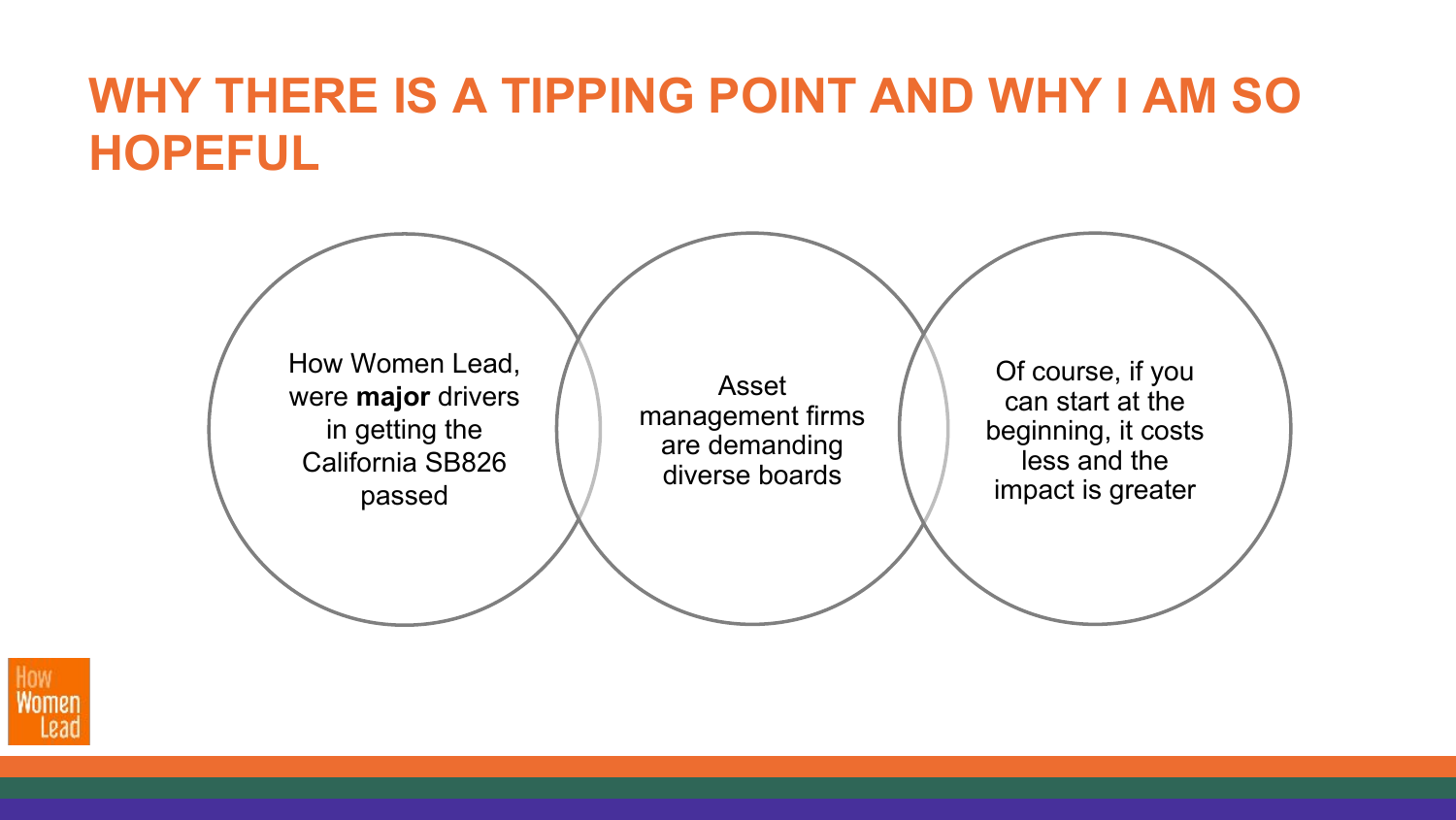### **Your Power and Action**

| <b>TALK AND ASK</b>                                                                                                                                         | <b>STEP UP AND</b><br><b>SPEAK OUT</b>                                                                                                                                                                            | <b>USE YOUR</b><br><b>ECONOMIC POWER</b>                                                                                        |
|-------------------------------------------------------------------------------------------------------------------------------------------------------------|-------------------------------------------------------------------------------------------------------------------------------------------------------------------------------------------------------------------|---------------------------------------------------------------------------------------------------------------------------------|
| • Talk about women<br>on boards<br>• Become informed<br>• You have influence -<br>ask and ask again.<br>• Ask vendors how<br>many women are on<br>the board | • Nominations and<br>Governance Chair<br>• Get more women on<br>the board<br>immediately<br>• Shorter board<br>tenures - 9-12 years<br>• Recommend 2-3<br>women when asked<br>• Reframe to "a<br>network problem" | • Invest when at least<br>3 women on board<br>• Invest in women<br>owned companies.<br>• Join the How<br><b>Women Lead Fund</b> |

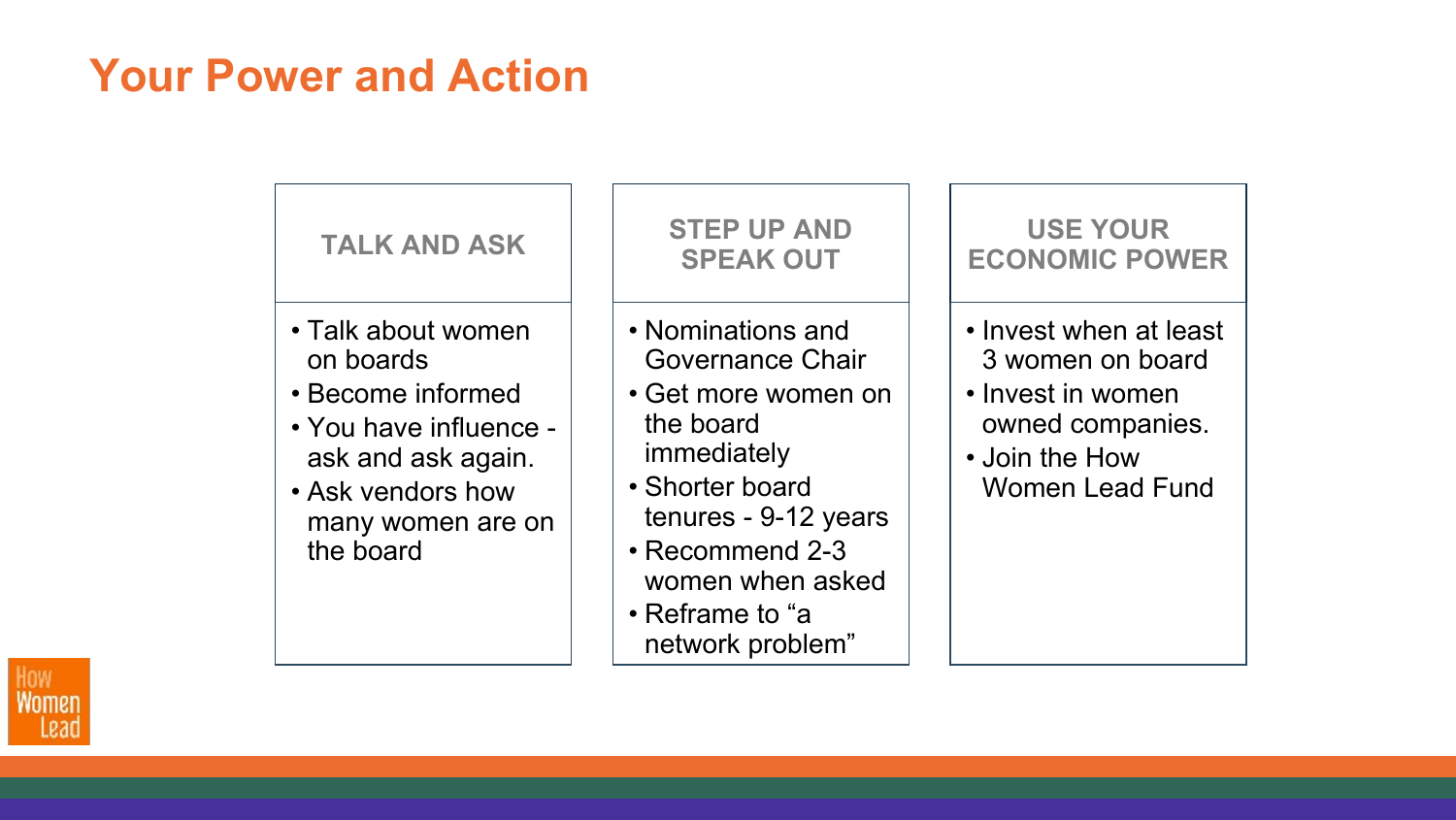### **BREAKDOWN of** *Russell 3000* **PERCENTAGE OF WOMEN ON BOARDS 2018 - 2017**

30.00% 25.30% 25.00% 23.90% 21.30% 19.60% 20.00% 17.70% 16% 15.00% 13.00% ■2018 11.60% ■2017 10.00% 5.00% 0.00% Russell 3000 Russell 100 Russell 1000 Russell 2001-3000

**% WOMEN ON BOARDS**

How Leac

\*Based on 2835 companies in 2018 and 2871 companies in 2017. 2020 Women on Boards, Gender Diversity Index, November 2018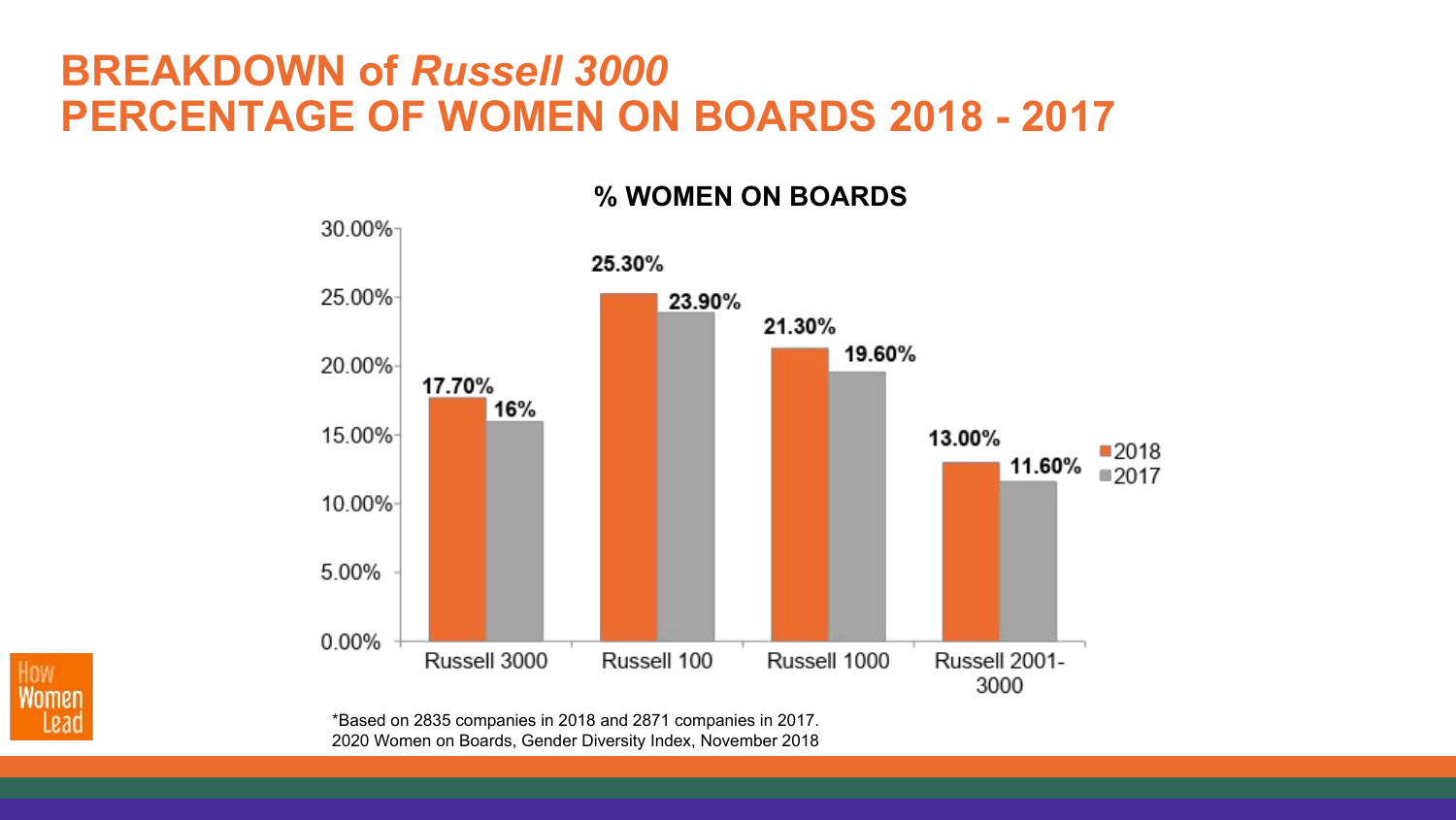### **BOARD TURNOVER TRENDS: 2017 - 2018**

#### **BOARD SEATS**

|                         | <b>Women</b> | <b>Men</b> |
|-------------------------|--------------|------------|
| <b>Net Change Seats</b> | 469          | $-382$     |
| <b>Added Seats</b>      | 608          | 555        |
| <b>Lost Seats</b>       | $-139$       | $-937$     |

### **63% of companies increased board size to add women directors.**

Based on 2629 companies in the Russell 3000 for years 2017 and 2018. 2020 Women on Boards, Gender Diversity Index, November 2018

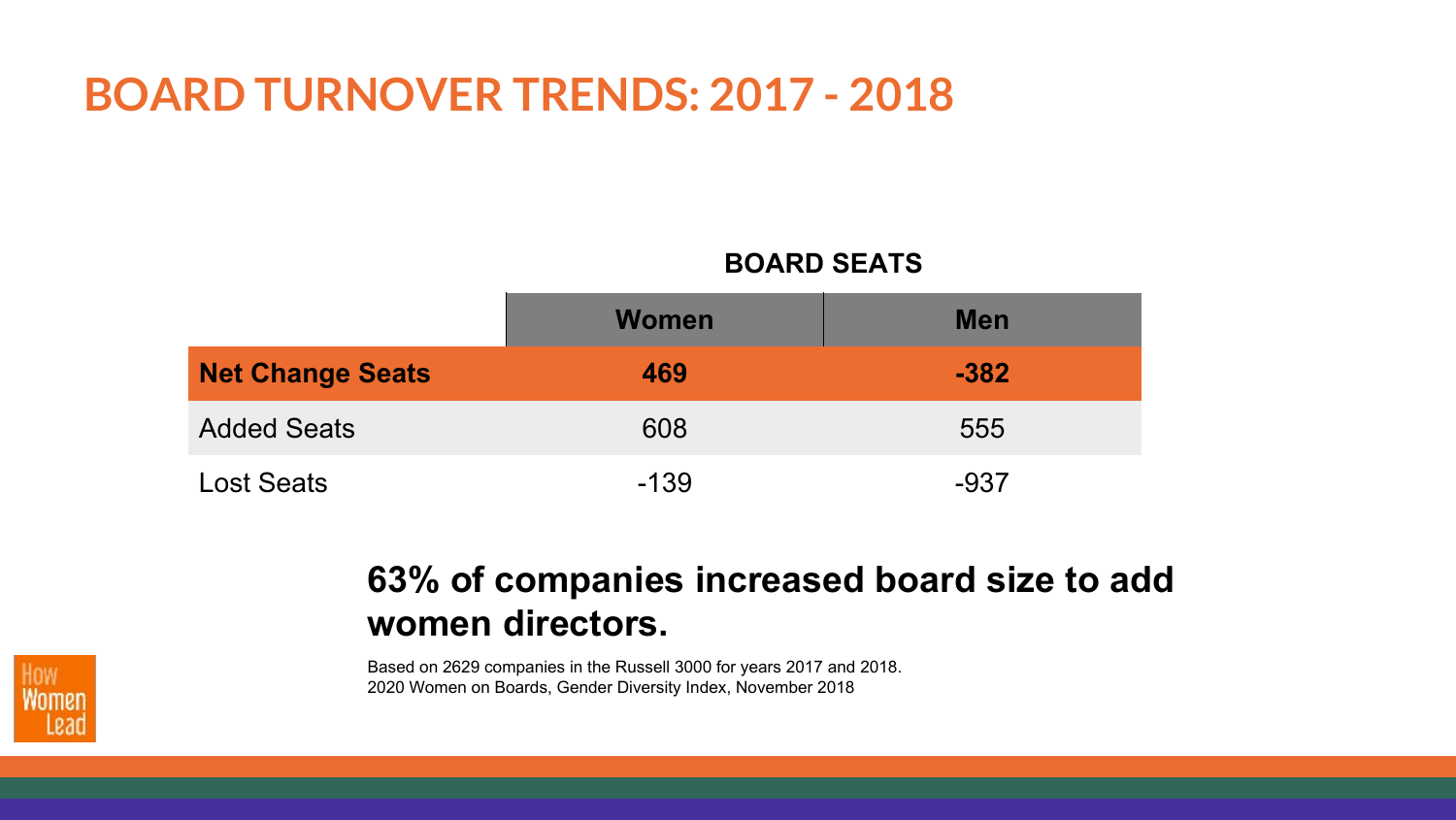### **TOP 25 IPOs: 2014 - 2018**



2020 Women on Boards, Gender Diversity Index, November 2018

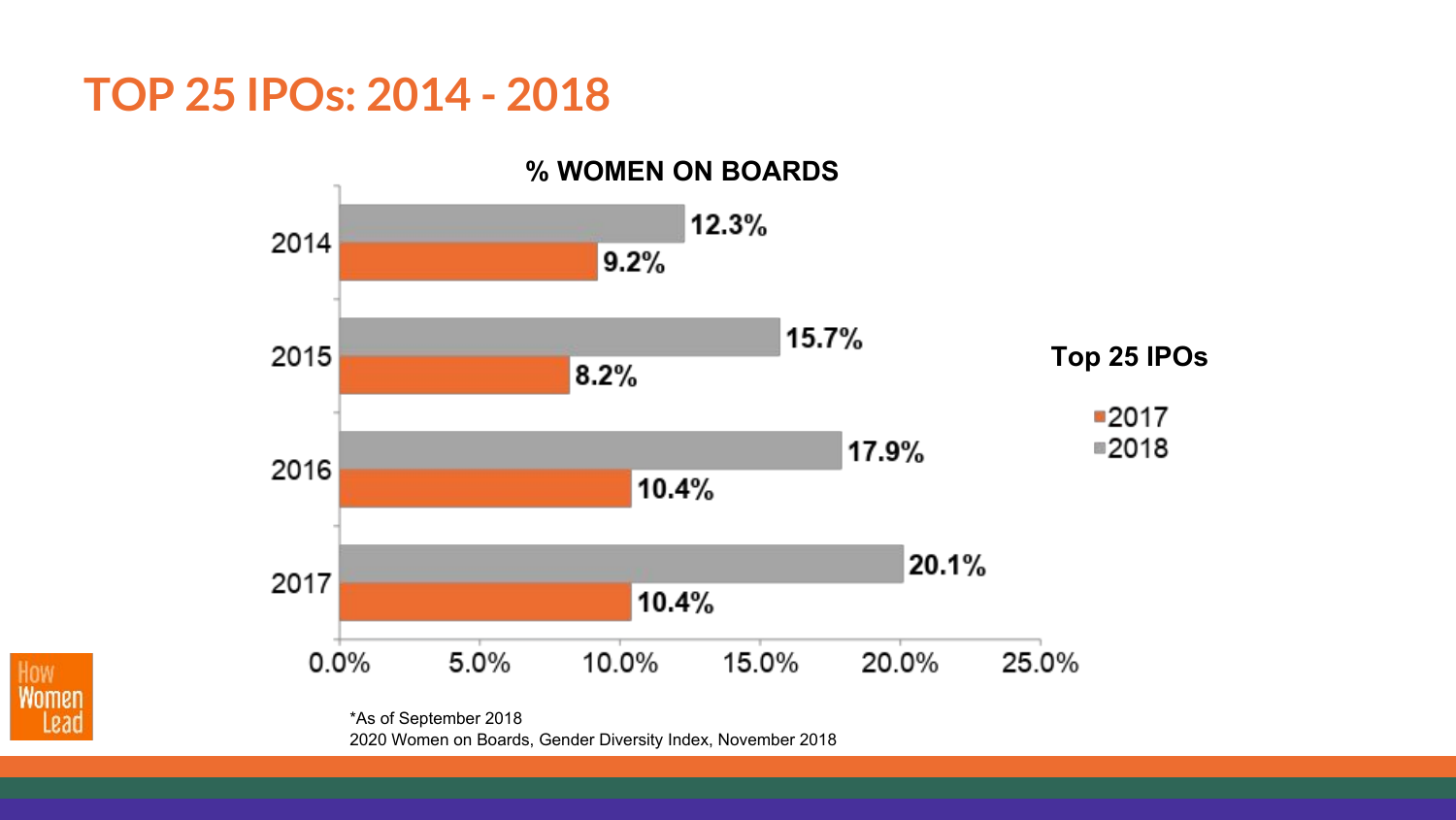### **WOMEN ON BOARDS IN CALIFORNIA**

|                         | 2018     | 2017  |
|-------------------------|----------|-------|
| CA: # Companies         | 436      | 448   |
| % Women on Boards       | $17.3\%$ | 15.6% |
| # W Companies $(20\%+)$ | 168      | 150   |

Based on the Russell 3000 Index for years 2018 and 2017. 2020 Women on Boards, Gender Diversity Index, November 2018

### **Number of Women Directors: 620**

**California needs: 346 – 383 women for all companies to reach 20%**

**689 – 712 women to be compliant with new legislation by 2021**

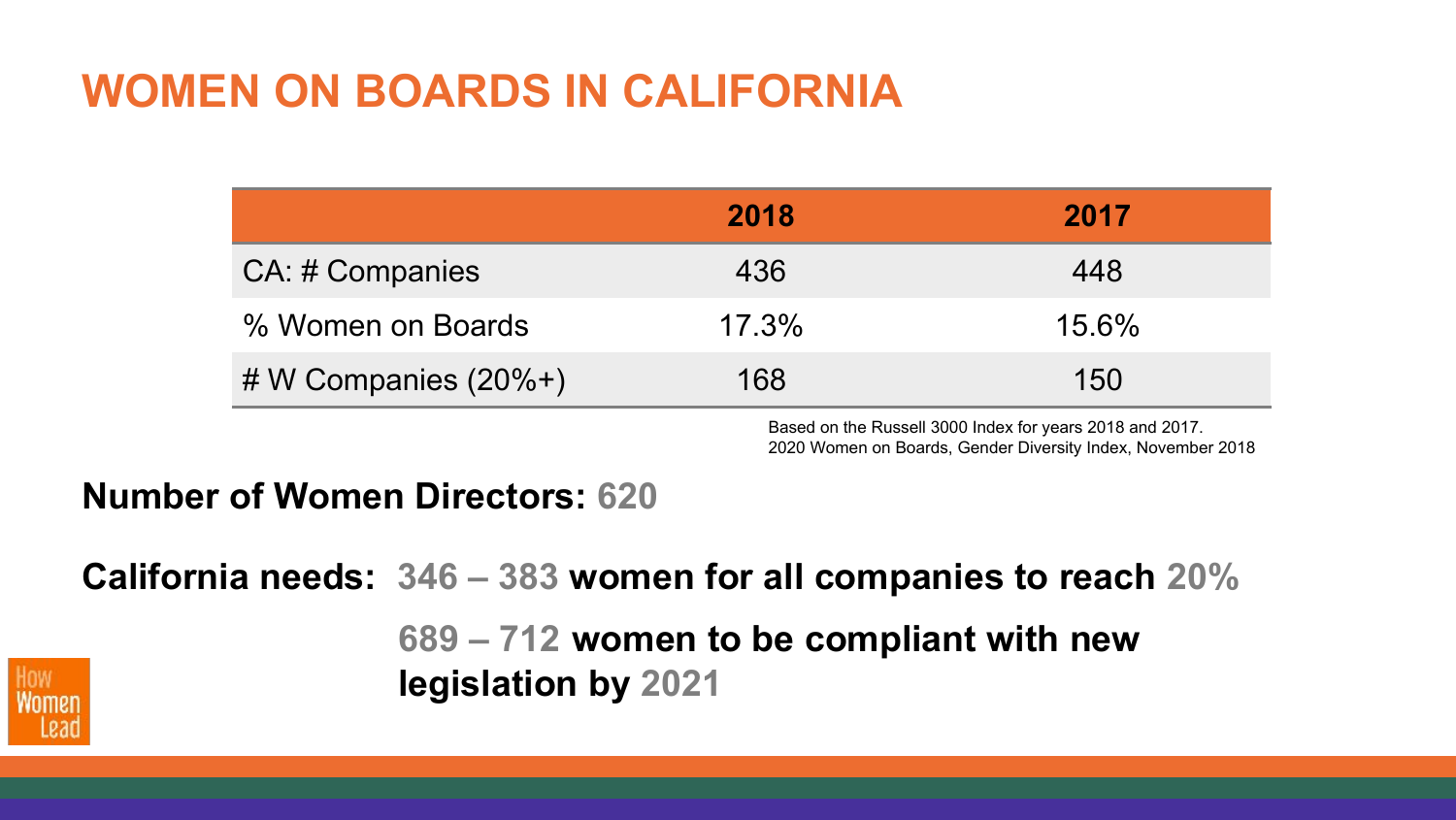### **SB826 REQUIREMENTS FOR PUBLICLY TRADED COMPANIES WITH PRINCIPAL EXECUTIVE OFFICES IN CALIFORNIA**

- To have at least **one woman** on its board by the end of 2019.

By the end of 2021:

- Have or appoint **2** women on boards of **5** directors.
- Have or appoint **3** women on boards with **6** directors or more.
- Pay penalty of **\$100,000** for first violation and **\$300,000** for second and thereafter.



# Estimated **650** new board seats for women by 2021.